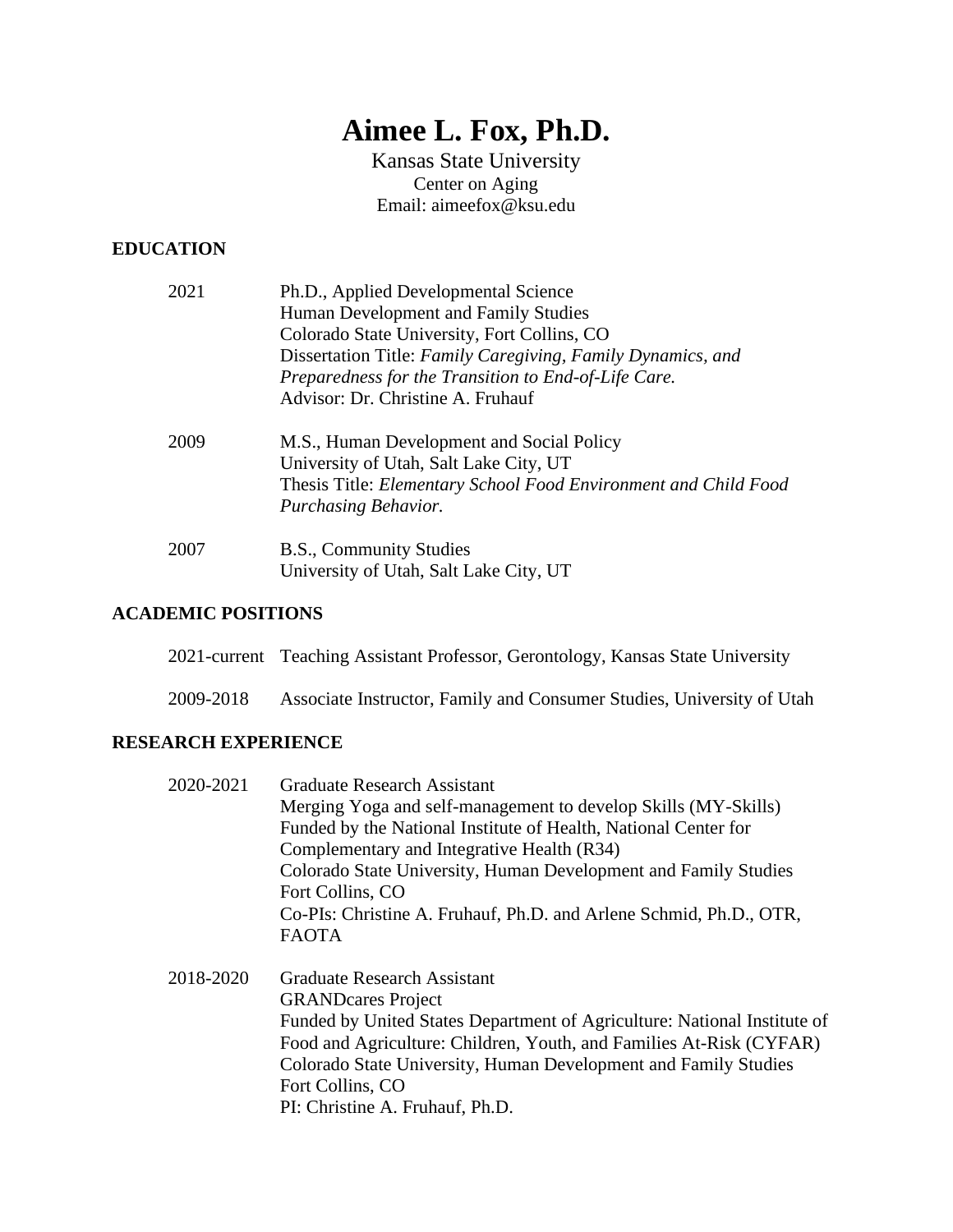2017-2018 Research Assistant Health and Aging Post-Conflict Project Funded by National Institute on Aging (R01), March 5, 2016 University of Utah, Department of Sociology Salt Lake City, UT PI: Kim Korinek, Ph.D.

#### **OTHER RELEVANT EMPLOYMENT**

- 2010-2013 State Developmental Screening Coordinator and Educator Utah Department of Health, Bureau of Child Development
- 2001-2005 Academic Advisor, Early Childhood and Elementary Education College of Education, University of Utah

#### **REFEREED JOURNAL ARTICLES**

- **Fox, A. L.**, Sharp, J. L., & Fruhauf, C. A. (2021). Family dynamics and the transition to end-of-life caregiving: A brief review and conceptual framework. *Journal of Family Theory and Review, 2021*, 1-15.<http://doi.org/10.1111/jftr.12423>
- Fruhauf, C. A., Yancura, L., Greenwood-Junkermeier, H., Riggs, N. R., **Fox, A. L.**, Mendoza, A. N., & Ooki, N. (2020). The importance of family-focused and strengths-based approaches to interventions for grandfamilies*. Journal of Family Theory & Review, 12*(4), 478-491.<http://dx.doi.org/10.1111/jftr.12395>

#### **PAPERS SUBMITTED OR CURRENTLY UNDER REVIEW**

- **Fox, A. L.**, Riggs, N. R., Yancura, L., Sharp, J. L., & Fruhauf, C. A. (2021). *Improving self-efficacy in grandparents raising grandchildren: Preliminary results from a strengths-based education intervention* [Revise & resubmit]. Department of Human Development and Family Studies, Colorado State University.
- **Fox, A. L**., Fruhauf, C. A., Portz, J. D., Van Puymbroeck, M., Sharp, J. L., Leach, H. J., & Schmid, A. A. (2021). *Development of a multi-modal, dyadic intervention for persistent pain: A qualitative study*. [Manuscript submitted for publication]. Department of Human Development and Family Studies, Colorado State University.
- Fruhauf, C. A., Yancura, L., Greenwood-Junkermeier, H., Riggs, N. R., **Fox, A. L**., Mendoza, A. N., & Ooki, N. (2021). *Development and implementation of a program to enhance grandfamilies' well-being: Lessons from the field*. [Manuscript submitted for publication]. Department of Human Development and Family Studies, Colorado State University.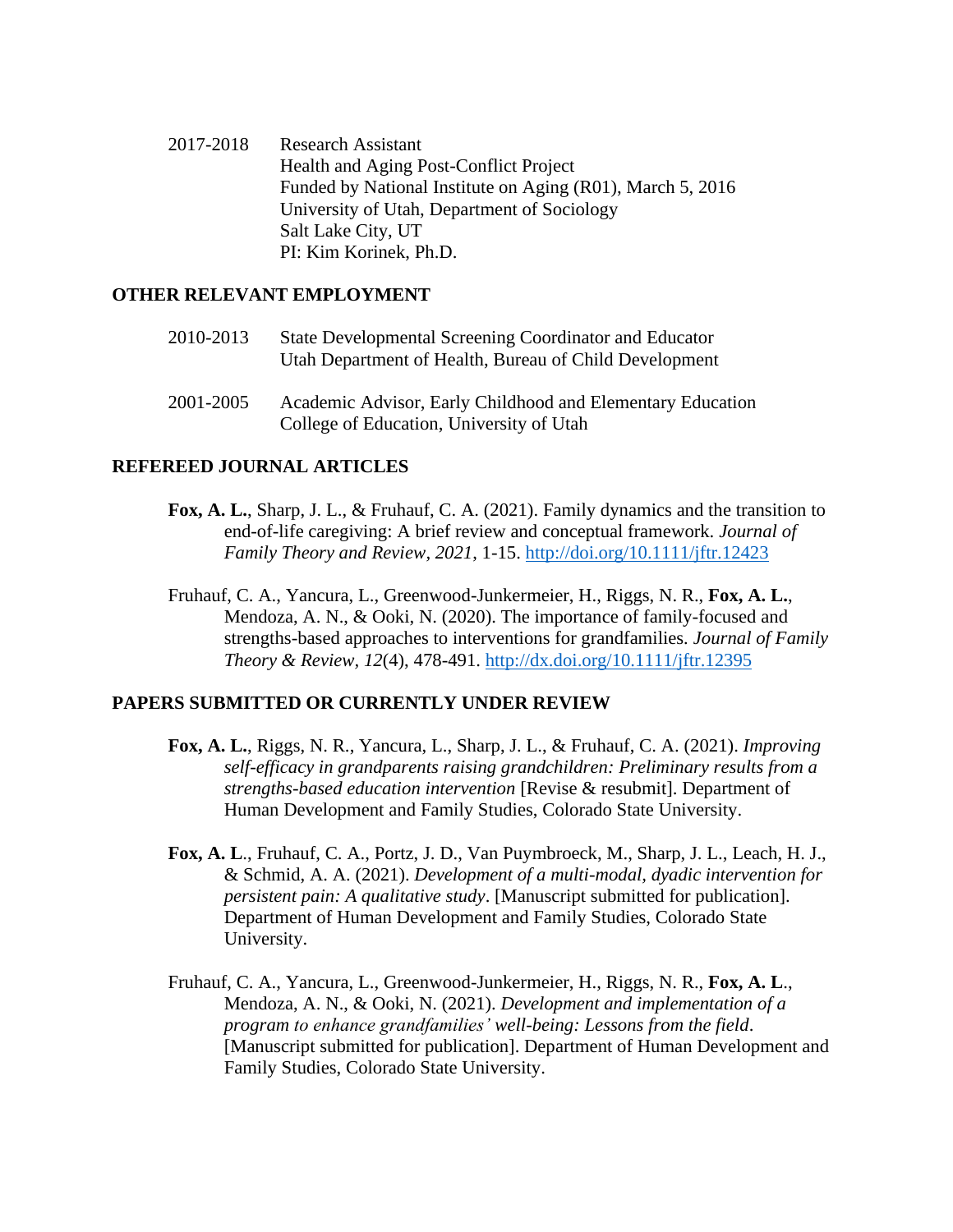#### **MANUSCRIPTS IN PROGRESS**

- **Fox, A. L.**, Sharp, J. L., & Fruhauf, C. A. (2021). *Family caregivers' feelings of preparedness for the transition to end-of-life caregiving.* [Manuscript in preparation]. Department of Human Development and Family Studies, Colorado State University.
- **Fox, A. L.**, Sharp, J. L., & Fruhauf, C. A. (2021). *Understanding the association between family dynamics and preparedness for the transition to end-of-life caregiving.*  [Manuscript in preparation]. Department of Human Development and Family Studies, Colorado State University.
- Fruhauf, C. A., Schmid, A. A., Sharp, J. L., Portz, J. D., **Fox, A. L.**, & Van Puymbroeck, M. (2021). *Dyadic interventions for adults with chronic conditions and their caregivers: Methodological considerations*. [Manuscript in preparation]. Department of Human Development and Family Studies and Occupational Therapy, Colorado State University.
- Jiao, Y., Riggs, N. R., Yancura, L., **Fox, A. L**., Fruhauf, C. A. (2021). *Moderation of physical health on emotional health among grandparents raising grandchildren* [Manuscript in preparation]. Department of Human Development and Family Studies, Colorado State University.
- Parsons, C., Hehn, M., Loudenbeck, A., Burke, H., **Fox, A**., Pratt, L., Brazile, M., Alarawi, R., & Zarestky, J. (2021). *Teaching and learning qualitative methods: Lessons learned during a pandemic* [Manuscript in preparation]. School of Education, Colorado State University.

### **PROFESSIONAL PRESENTATIONS AND INVITED LECTURES**

#### **Professional Papers**

- **Fox, A. L.**, Riggs, N. R., Yancura, L., Sharp, J. L., & Fruhauf, C. A. (2020, November 4- 7). *Grandparent resilience: Improving self-efficacy in grandparents raising grandchildren.* [Paper presentation] Gerontological Society of America annual scientific meeting, virtual conference. [https://www.geron.org](https://www.geron.org/)
- Fruhauf, C. A., Yancura, L., **Fox, A. L.**, Riggs, N., Greenwood-Junkermeier, H., & Mendoza, A. N. (2019, November). *Improving health and well-being of grandparents raising grandchildren: A strengths-based intervention*. In C. A. Fruhauf & Yancura, L. (Co-Chairs), *Gerontological intervention science: Four different approaches to grandfamily research*, Symposium paper (Interest Group Session – Grandparents as Caregivers) conducted at the annual scientific meeting of the Gerontological Society of America, Austin, TX.

#### **Professional Posters**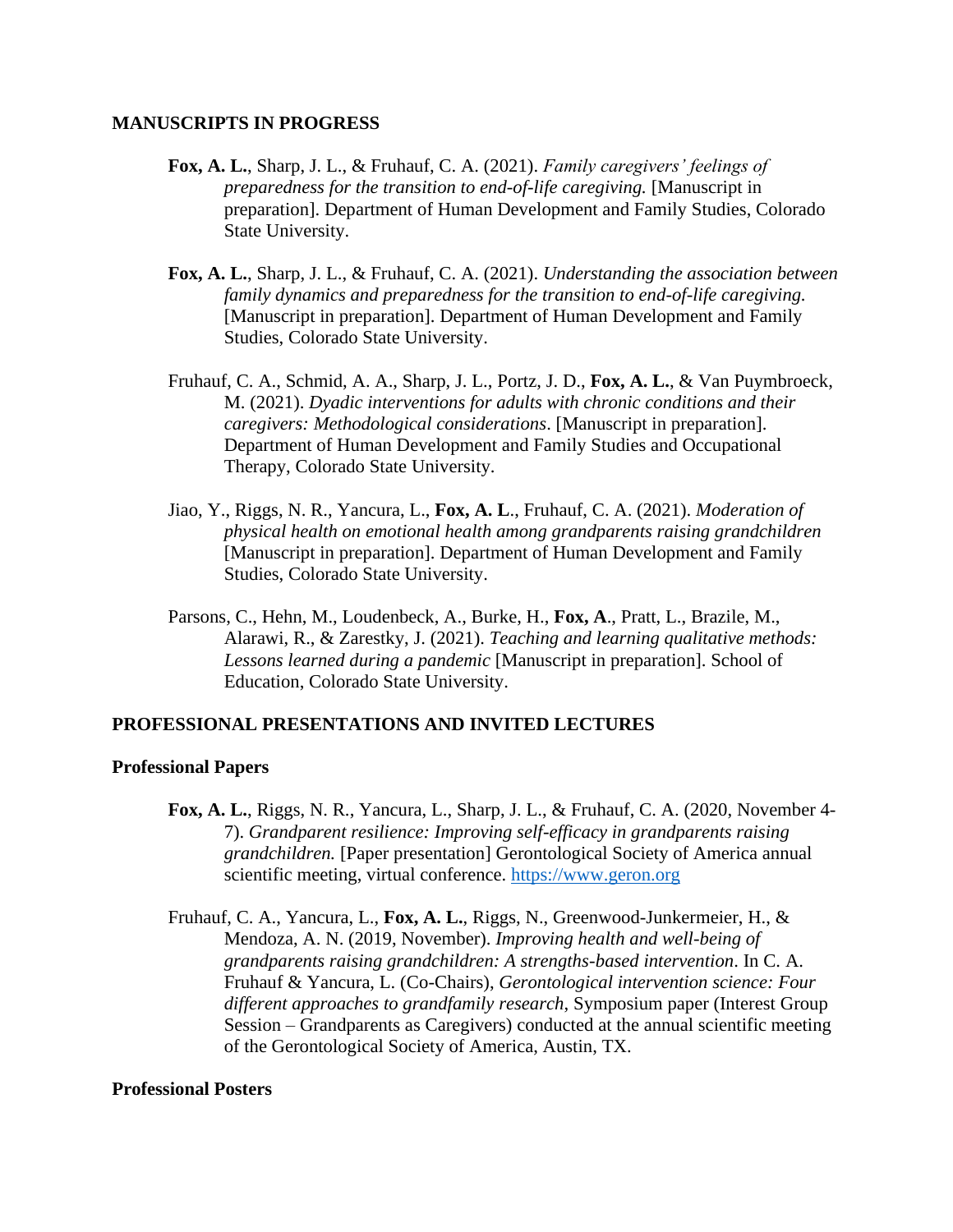- **Fox, A. L**., Sharp, J. L., & Fruhauf, C. A. (2021, November 10-14). *Family caregivers' feelings of preparedness for the transition to end-of-life caregiving*. The Gerontological Society of America 2021 Annual Scientific Meeting, Phoenix, AZ.
- **Fox, A. L**., Fruhauf, C. A., Portz, J. D., Van Puymbroeck, M., Sharp, J. L., Leach, H. J., & Schmid, A. A. (2021, November 10-14). *Development of a multi-modal, dyadic intervention for persistent pain: A qualitative study*. The Gerontological Society of America 2021 Annual Scientific Meeting, Phoenix, AZ.
- Van Puymbroeck, M., **Fox, A. L**., Fruhauf, C. A., Portz, J. D., Sharp, J. L., Leach, H. J., & Schmid, A. A. (2021, September). *Use of qualitative methods in the development of a multi-modal intervention for a clinical trial for dyads with chronic pain*. American Therapeutic Recreation Association. Cleveland, OH.
- Van Puymbroeck, M., Schmid, A. A., Fruhauf, C. A., **Fox, A. L**., Portz, J. D., Leach, H. J., & Sharp, J. L. (2021, September). *Exploring the feasibility and benefits of a clinical trial for dyads with chronic pain*. American Therapeutic Recreation Association. Cleveland, OH.
- Schmid, A. A., Fruhauf, C. A., **Fox, A. L**., Swink, L. A., & Prabhu, N. (2021, June 9-11, 16-18). *The needs of pairs with pain: perspectives of individuals with pain and their caregivers*. The International Association for the Study of Pain 2021 World Congress on Pain.
- Schmid, A. A., Fruhauf, C. A., **Fox, A. L**., Portz, J. D., Van Puymbroeck, M., Sharp, J. L., & Leach, H. J. (2021, June 9-11, 16-18). *Feasibility, acceptability, and benefits of in-person yoga and self-management education for dyads who have chronic pain*. The International Association for the Study of Pain 2021 World Congress on Pain.
- Fruhauf, C. A., Schmid, A. A., Prabhu, N., Swink, L., Portz, J., Leach, H., Hidde, M., Van Puymbroeck, M., Sharp, J., **Fox, A. L**., & Gibson, B. (2020, November 4-7). *Challenges in recruiting caregiver and care receiver dyads for a randomized clinical trial*. [Poster presentation] Gerontological Society of America annual scientific meeting, virtual conference. [https://www.geron.org](https://www.geron.org/)
- Jiao, Y., Riggs, N., Yancura, L., **Fox, A. L**., & Fruhauf, C. (2020, November). *Physical health moderates the relations between depressive symptoms and mental health in grandparents raising grandchildren*. Poster presentation at the annual scientific meeting of the Gerontological Society of America, virtual conference.
- **Fox, A. L.,** Riggs, N., Yancura, L., & Fruhauf, C. A. (2020, March). *The effect of a strengths-based intervention on self-efficacy in grandparents raising grandchildren*. Poster presentation at the College of Health and Human Sciences Research Day, Fort Collins, CO.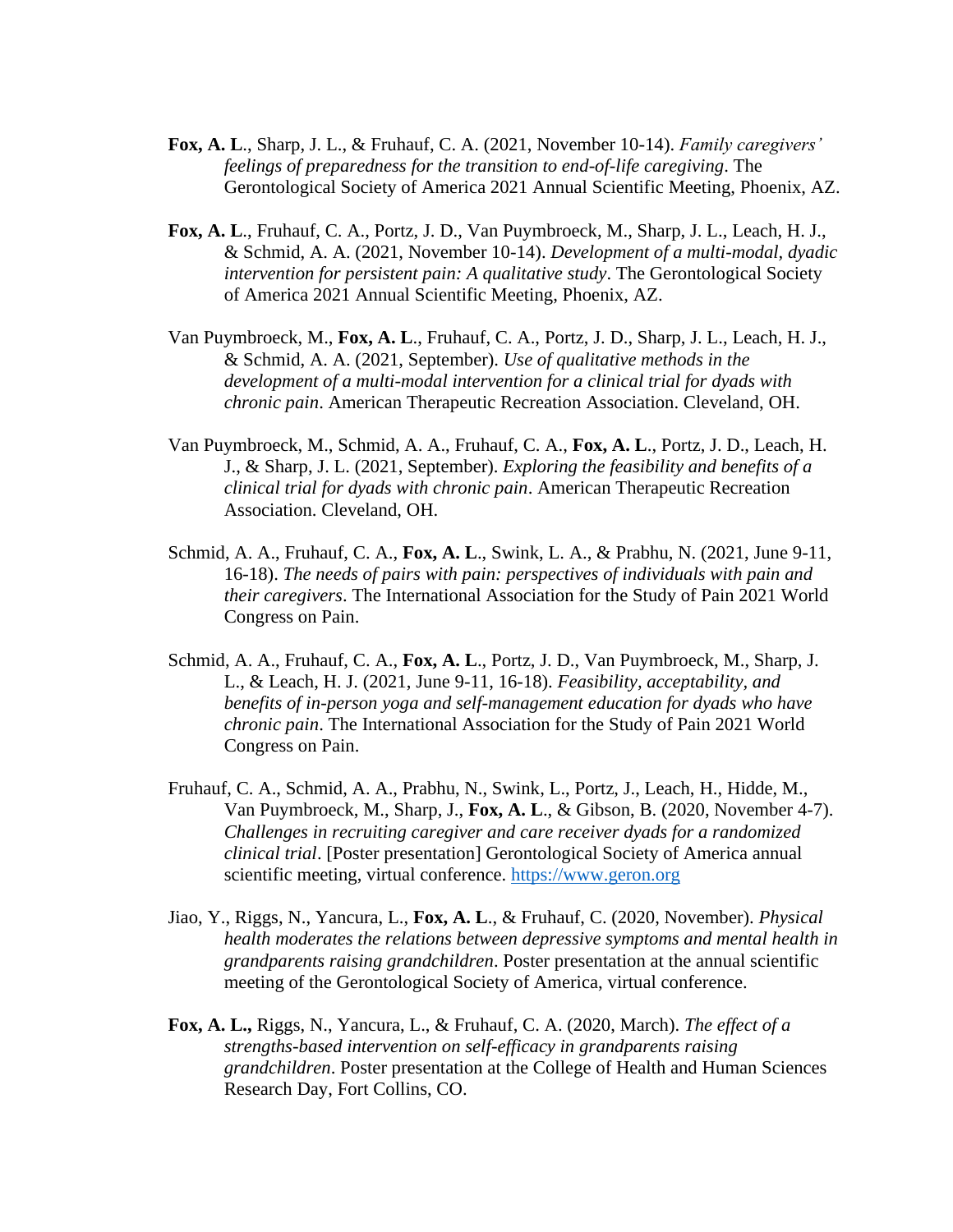- **Fox, A. L**., Fruhauf, C. A., & Sharp, J. L. (2019, November). *Transitions of family caregivers: A conceptual framework for end-of-life caregiving*. Poster presentation at the annual scientific meeting of the Gerontological Society of America, Austin, TX.
- **Fox, A. L.**, & Fruhauf, C. A. (2019, October). *Transitions of family caregivers: A conceptual framework for end-of-life caregiving*. Poster presentation at the University of Colorado Palliative Care Research Day, Denver, CO.
- Fruhauf, C. A., Mendoza, A. N., Greenwood-Junkermeier, H., Carson, J., Sanchez, G., Yancura, L., Riggs, N., & **Fox, A. L**. (2018, November). *"I stopped smoking." Grandparent caregivers' self-care practices following an intervention*. Poster presentation at the annual scientific meeting of the Gerontological Society of America, Boston, MA.

#### **Invited Presentations**

- 2020 Gerontology Education. Guest Panelist HDFS 277: Introductory Seminar in HDFS. Colorado State University, Fort Collins, CO, (March).
- 2020 Healthy Relationships in Older Adulthood. Guest Lecture KEY 192A: Healthy Relationships. Colorado State University, Fort Collins, CO, (January).
- 2019 Family Caregivers. Guest Lecture HDFS 201: Perspectives in Gerontology. Colorado State University, Fort Collins, CO, (October).

### **CONTRACTS & GRANTS**

#### **Application in Progress**

2020 *Development of a reliable and valid survey measure of family dynamics in aging families,* **Fox, A. L. (PI)**, National Institutes of Health, National Institute on Aging, R03.

#### **Externally Unfunded Awards as PI**

2020 *Family dynamics and caregiving: Preparing for the transition to end-of-life care*, **Fox, A.F. (PI)** & Fruhauf, C. A. (Co-I), National Council of Family Relations Olson Grant: Bridging Research, Theory, and Practice.

### **Internally Unfunded Awards as PI**

2020 *Family caregiving and preparedness for the transition to end-of-life care*, **Fox, A. F. (PI)**, College of Health and Human Sciences Dean's Doctoral Student Fellowship, Academic Year 2020-2021, Colorado State University.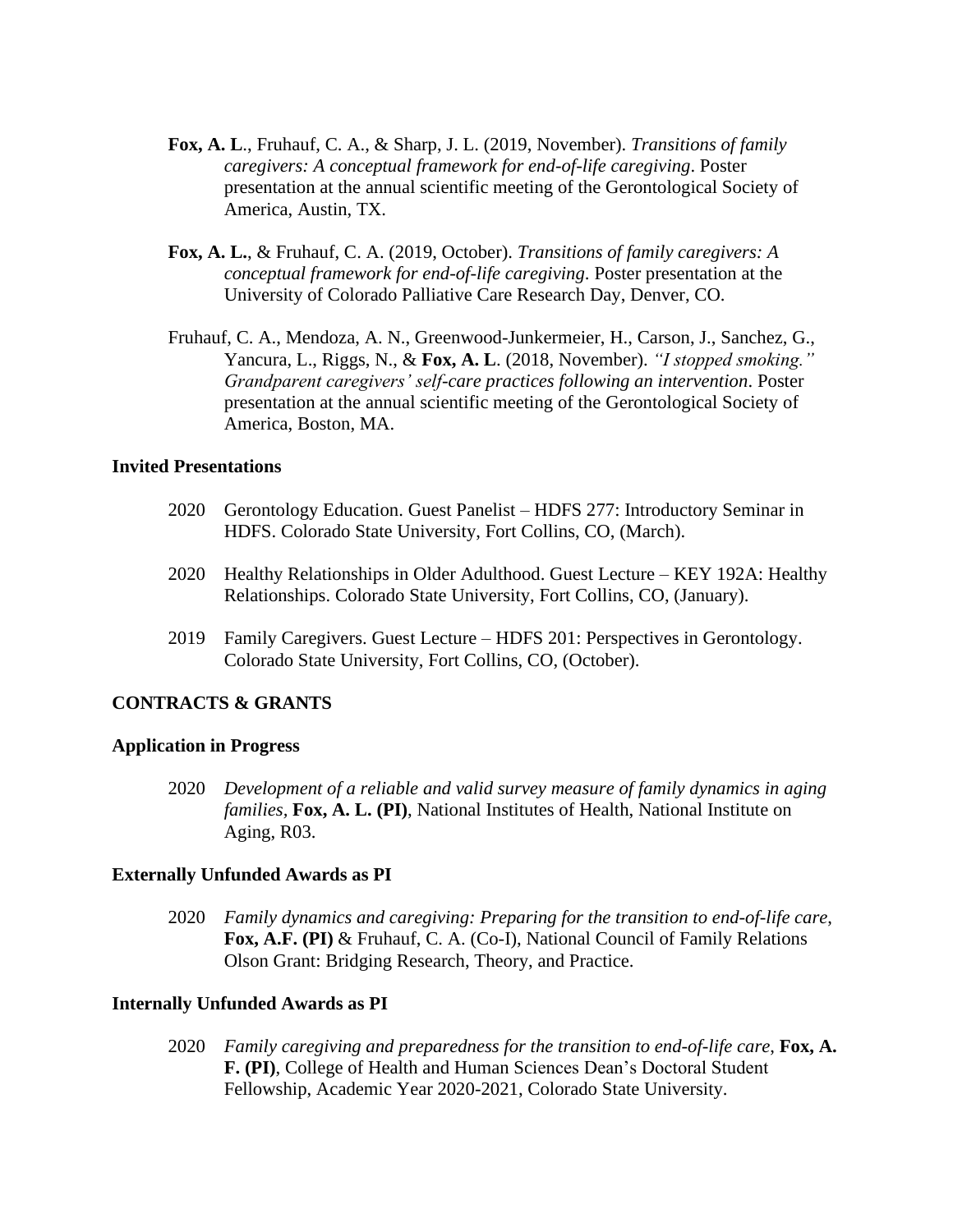# **RESEARCH RELATED PROFESSIONAL DEVELOPMENT**

| 2020-2021 | Teaming for Early Career Researchers, Colorado Clinical and             |
|-----------|-------------------------------------------------------------------------|
|           | <b>Translational Sciences Institute</b>                                 |
| 2020      | Social Media and Research Recruiting, CITI Program                      |
| 2020      | Best Practices for Competitive Grant Applications, Columbia Medicine    |
| 2020      | Introduction to Structural Equation Modeling, Curran-Bauer Analytics    |
| 2019      | Strategies for Successful Recruitment and Retention of Minority Elders: |
|           | An NIA Priority Area, Pre-Conference Workshop, Gerontological Society   |
|           | of America Annual Scientific Meeting                                    |
| 2019      | Caregiving is a Family Affair: Innovations in Aging Research, Sara Honn |
|           | Qualls, PhD, ABPP, Columbine Health Systems Center for Healthy Aging    |
| 2018      | Research Priorities in Caregiving Summit: Advancing Family-Centered,    |
|           | Collaborative Care, Pre-Conference Workshop, Gerontological Society of  |
|           | America Annual Scientific Meeting                                       |
|           |                                                                         |

# **TEACHING EXPERIENCE**

# **University of Utah – Associate Instructor, Family and Consumer Studies Department**

| <u>Year</u> | <b>Semester</b> | <b>Course No./Title</b>                              | <b>Format</b> | <b>Enrollment</b> |
|-------------|-----------------|------------------------------------------------------|---------------|-------------------|
| 2018        | Summer          | $FCS 5230 - Adolescent Development1$                 | Online        | 45                |
| 2018        | Spring          | FCS $2400$ – Modern Family Studies <sup>4</sup>      | Online        | 74                |
| 2018        | Spring          | FCS 5230 – Adolescent Development                    | Online        | 47                |
| 2018        | Spring          | FCS $5250$ – Theories of Human Develop. <sup>6</sup> | In-person     | 21                |
| 2017        | Fall            | FCS 2400 – Modern Family Studies                     | Online        | 56                |
| 2017        | Fall            | FCS 5230 – Adolescent Development                    | Online        | 47                |
| 2017        | Summer          | FCS 2400 – Modern Family Studies                     | Online        | 34                |
| 2017        | Summer          | FCS 5230 – Adolescent Development                    | Online        | 52                |
| 2017        | Spring          | FCS 2400 – Modern Family Studies                     | Online        | 71                |
| 2017        | Spring          | FCS 5230 - Adolescent Development                    | Online        | 43                |
| 2017        | Spring          | FCS 5250 – Theories of Human Develop.                | In-person     | 18                |
| 2016        | Fall            | FCS 2400 – Modern Family Studies                     | In-person     | 51                |
| 2016        | Fall            | FCS 2400 - Modern Family Studies                     | Online        | 39                |
| 2016        | Fall            | FCS 5230 – Adolescent Development                    | Online        | 45                |
| 2016        | Summer          | FCS 2400 – Modern Family Studies                     | Online        | 46                |
| 2016        | Summer          | FCS 5230 – Adolescent Development                    | Online        | 37                |
| 2016        | Spring          | FCS 2400 – Modern Family Studies                     | In-person     | 50                |
| 2016        | Spring          | FCS 5230 – Modern Family Studies                     | Online        | 64                |
| 2016        | Spring          | FCS 5250 – Theories of Human Develop.                | In-person     | 14                |
| 2015        | Fall            | FCS 2400 – Modern Family Studies                     | In-person     | 40                |
| 2015        | Fall            | FCS 2400 – Modern Family Studies                     | Online        | 54                |
| 2015        | Fall            | FCS 5230 – Adolescent Development                    | Online        | 52                |
| 2015        | Summer          | FCS 2400 – Modern Family Studies                     | Online        | 40                |
| 2015        | Summer          | FCS 5230 – Adolescent Development                    | Online        | 45                |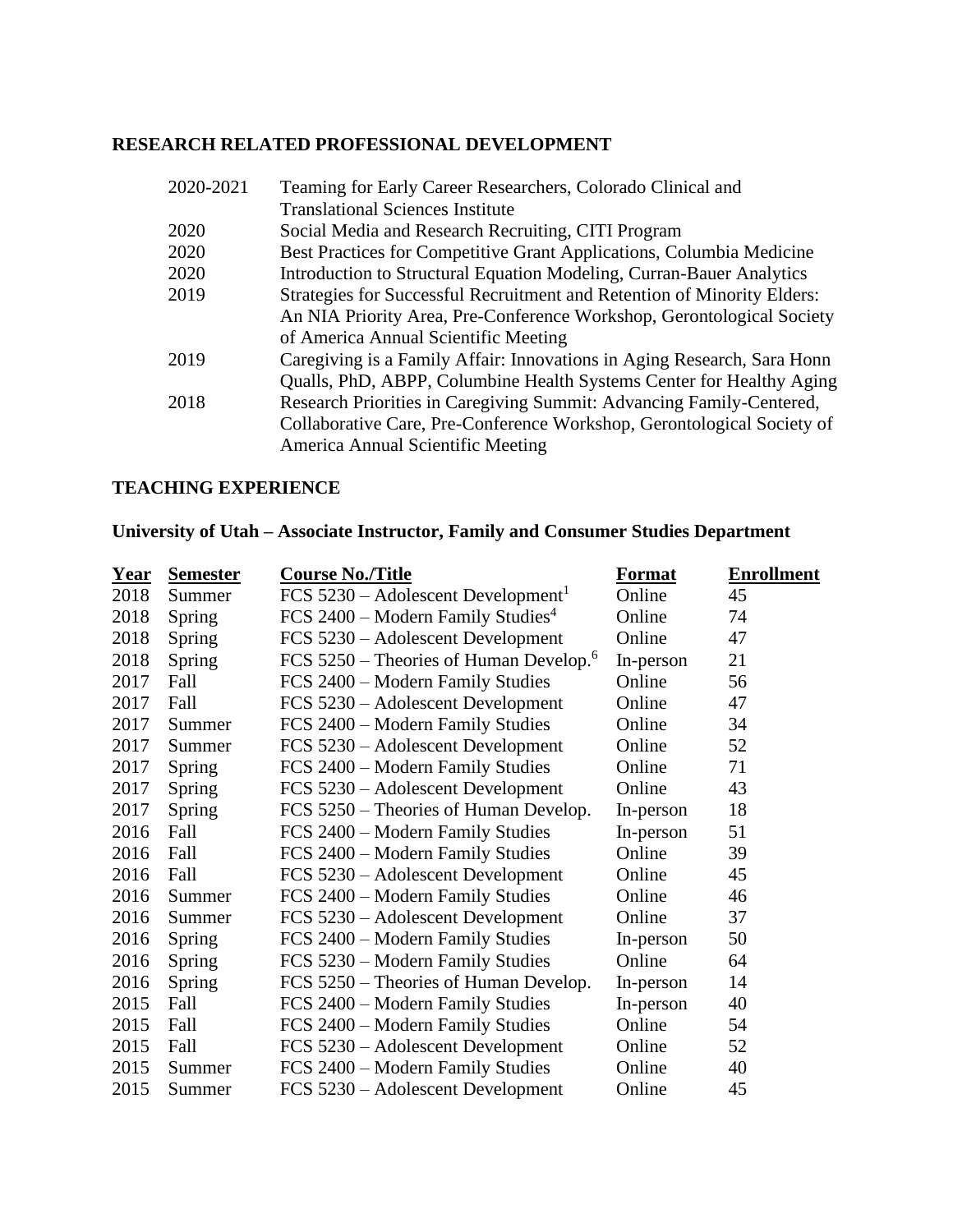| 2015 | Spring | FCS 5250 – Theories of Human Develop.                  | In-person | 23             |
|------|--------|--------------------------------------------------------|-----------|----------------|
| 2014 | Fall   | FCS 2400 - Family Studies                              | In-person | 66             |
| 2014 | Fall   | FCS 3215 – Infant & Child Development <sup>3</sup>     | Online    | 61             |
| 2014 | Fall   | FCS 5230 – Adolescent Development                      | Online    | 55             |
| 2014 | Summer | FCS 5230 – Adolescent Development                      | Online    | 62             |
| 2014 | Spring | FCS 2400 – Family Studies                              | Online    | 72             |
| 2014 | Spring | FCS 3215 – Infant & Child Development                  | Online    | 73             |
| 2013 | Fall   | FCS 3215 – Infant & Child Development                  | Online    | 87             |
| 2013 | Spring | FCS 2400 - Family Studies                              | Online    | 68             |
| 2013 | Spring | FCS 3215 – Infant & Child Development                  | Online    | 58             |
| 2012 | Fall   | FCS 3180 – Home, School, & Community <sup>2</sup>      | In-person | 17             |
| 2012 | Fall   | FCS 3904 – Service Learning (for $3180$ ) <sup>5</sup> | In-person | 3 <sup>1</sup> |
| 2012 | Spring | FCS 2400 - Family Studies                              | Online    | 70             |
| 2012 | Spring | FCS 3180 – Home, School, & Community                   | In-person | 44             |
| 2012 | Spring | FCS 3215 – Infant & Child Development                  | Online    | 81             |
| 2012 | Spring | FCS 3904 – Service Learning (for 3180)                 | In-person | 21             |
| 2011 | Fall   | FCS 3180 – Home, School, & Community                   | In-person | 30             |
| 2011 | Fall   | FCS 3904 – Service Learning (for 3180)                 | In-person | 17             |
| 2011 | Spring | FCS 2400 - Family Studies                              | Online    | 61             |
| 2010 | Fall   | FCS 3180 – Home, School, & Community                   | In-person | 12             |
| 2010 | Fall   | FCS 3904 – Service Learning (for 3180)                 | In-person | 5 <sup>1</sup> |
| 2010 | Summer | FCS 3215 – Infant & Child Development                  | In-person | 16             |
| 2010 | Spring | FCS 3180 – Home, School, & Community                   | In-person | 18             |
| 2010 | Spring | FCS 3904 – Service Learning (for 3180)                 | In-person | 18             |
| 2009 | Fall   | FCS 3180 – Home, School, & Community                   | In-person | 17             |
| 2009 | Fall   | FCS 3904 – Service Learning (for 3180)                 | In-person | 15             |

#### **Evaluation Results 2009-2018**

Possible respondents = 2167

Number of respondents  $= 1326 (61\%$  response rate)

Average Evaluation scores, reporting on a scale of 1-6 (1=strongly disagree, 6=strongly agree)

Overall Course Effectiveness: Overall Instructor Effectiveness: Aimee Fox  $= 5.43$  Aimee Fox  $= 5.49$ FCS Dept.  $= 5.30$  FCS Dept.  $= 5.40$ U of  $U = 5.15$  U of  $U = 5.30$ 

#### **Course Objectives**

**Adolescent Development** – This course offered an in-depth examination of adolescent development, within the context of families and society. Topics included biological and cognitive transitions, the development of autonomy and identity, peer and dating relationships, sexuality, parent-adolescent relationships, and the psychosocial problems of adolescence.

**Home, School, and Community Relations** – In this class, students developed an understanding of how families, schools, and communities singly and interactively support or compromise the healthy academic and social development of children. Students were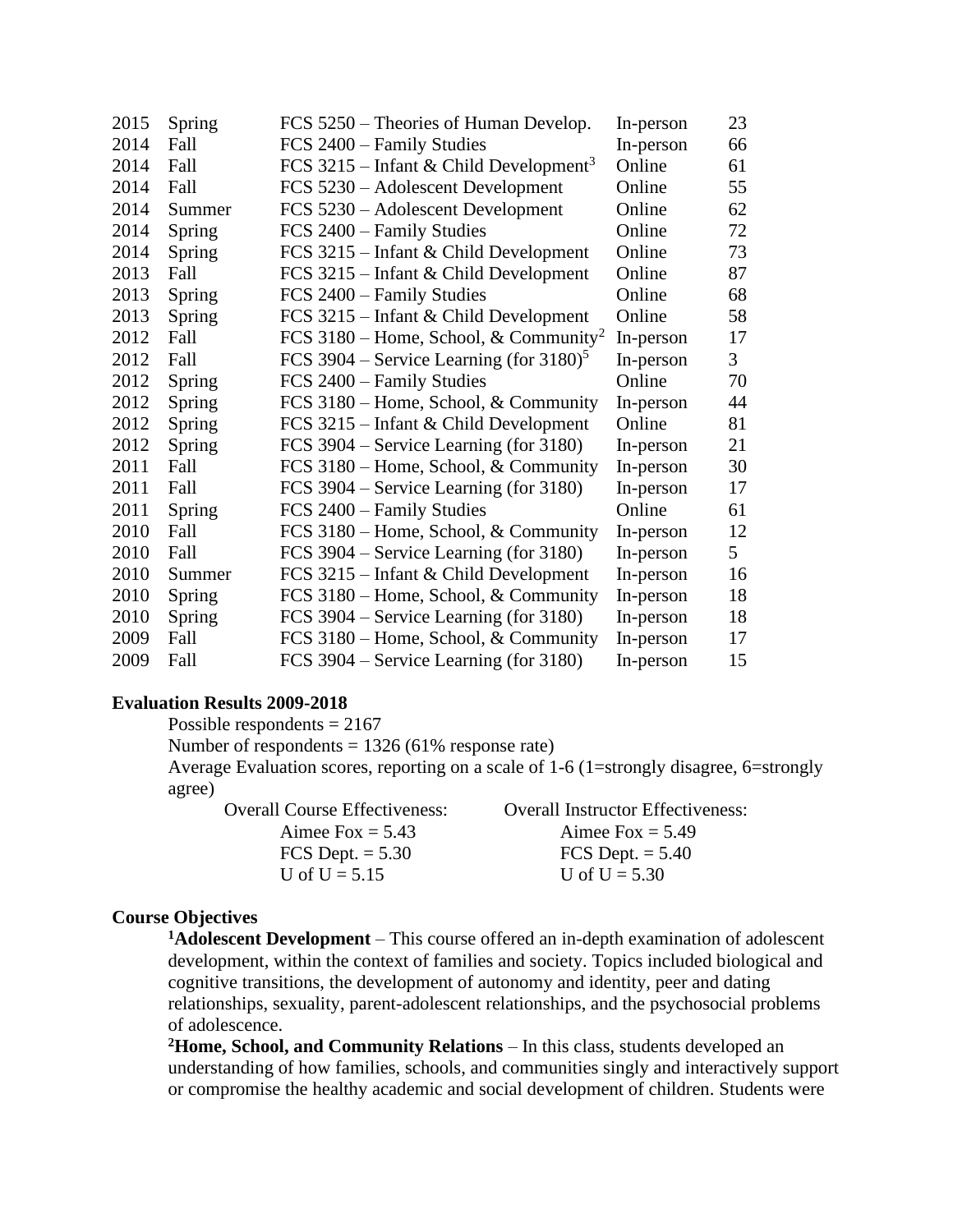exposed to literature, research, and practice that positively contribute to school-home relationship building. The class provides an opportunity for the application of course knowledge and skills through service-learning experiences. The class also assists students in developing verbal and written communication skills.

**3 Infancy and Childhood Development** – The primary goal of this course was to introduce students to the field of child development from conception through middle childhood. This course emphasized normal physical, cognitive, and social development and the interrelations among these aspects of development in a variety of contexts (e.g., family, culture, school, and community). This course encouraged students to critically examine both personal experiences and the empirical literature on child development. This course encouraged students to apply the information learned in real life situations with children.

**<sup>4</sup>Modern Family Studies** – The primary goal of this course was to introduce students to family studies. There was an emphasis on theory and research on family demography, union formation, marriage, parenting, post-parental families, non-traditional families, and family problems. This course encouraged students to critically examine both their personal experiences and the empirical literature on family studies. This course allowed students to participate in activities that facilitated a greater understanding of family relationships across the life course.

**<sup>5</sup>Service Learning** – Service-learning is a method of teaching and learning that links classroom instruction to community service for the purpose of enriching learning experiences and helping foster civic responsibility. The service-learning experience provided students the opportunity to integrate knowledge gained in the classroom to an applied and practical setting.

**<sup>6</sup>Theories of Human Development** – An in-depth examination of theories fundamental to the study of human development. Seminar format; discussion intensive. This course provided the opportunity for students to: (1) understand and explore the broad philosophical issues of the study of theories of human development, (2) develop an indepth understanding of the contributions of the major theories within the study of human development, (3) understand the manner in which specific theoretical frameworks are employed in the development of research and applied programs in the field of human development, (4) conceptualize and discuss the historical and current professional literature, (5) review literature, videos, and programs addressing these theories, (6) gain a personal understanding and theoretical philosophy of human development, and (7) apply developmental theories and concepts to real-world examples and issues.

### **AWARDS AND HONORS**

| 2020      | Graduate Student Council Professional Development Award, Colorado |
|-----------|-------------------------------------------------------------------|
|           | <b>State University</b>                                           |
| 2018-2021 | Graduate Research Assistantship, Colorado State University        |
| 2018      | Colorado State Graduate Fellowship, Colorado State University     |
| 2007-2009 | Graduate Teaching Assistantship, University of Utah               |
| 2006-2007 | Departmental Honors Scholarship, University of Utah               |

#### **SERVICE TO UNIVERSITY**